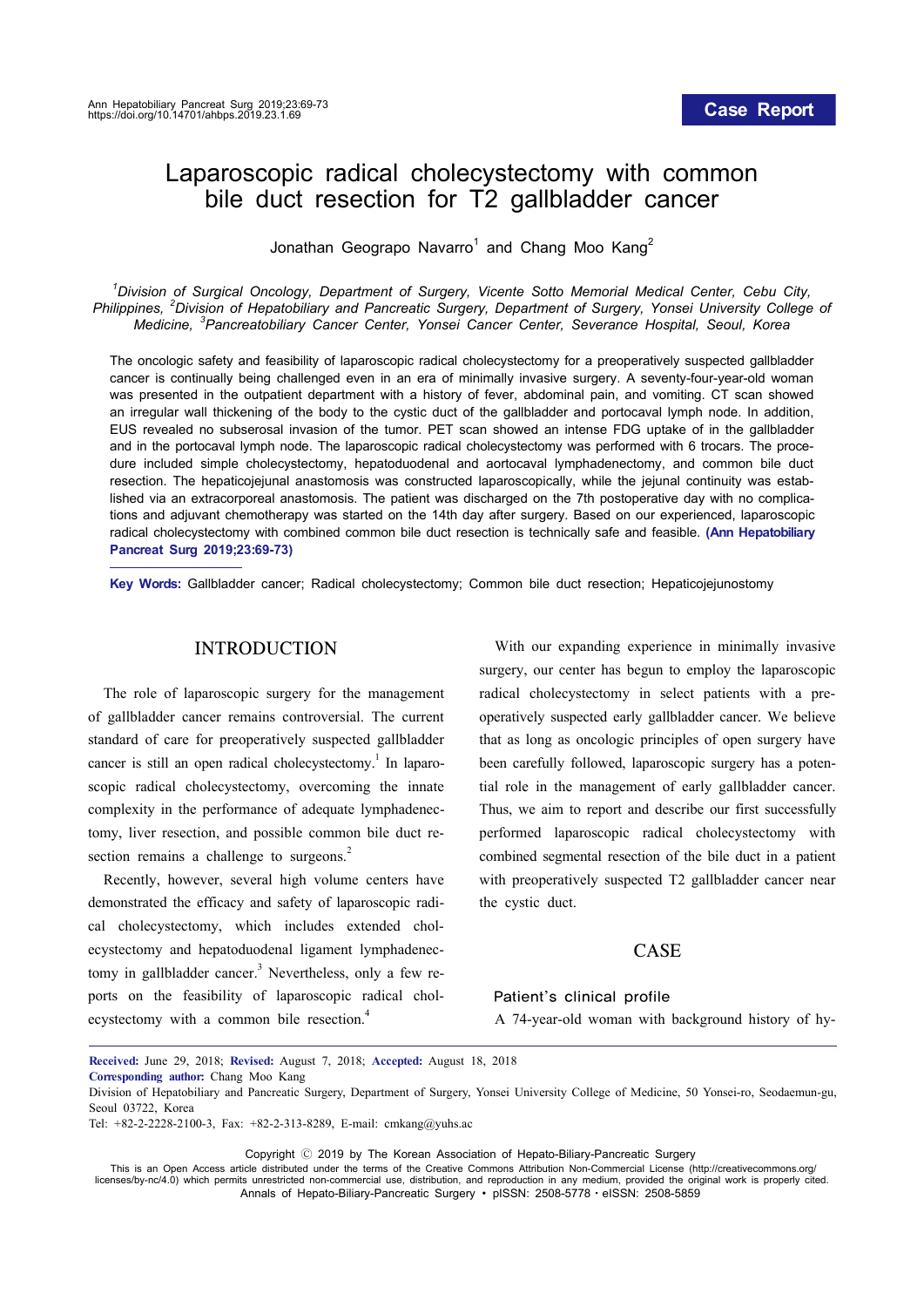pertension presented in the outpatient department of Yonsei University Health System complaining of 2 weeks history of fever, abdominal pain and vomiting. She does not smoke or drink alcoholic beverages. Laboratory examinations revealed the following values: White blood count of  $6.10$   $103/\mu$ , alkaline phosphatase at 133 IU/L (47-147), aspartate aminotransferase 26 IU/L (13-34), alanine aminotransferase 9 IU/L (5-46), gamma-glutamyl transferase at 123 (7.0-35.0), total bilirubin at 0.8 mg/dL  $(0.4-1.5)$ , fasting blood glucose at 113 mg/dL  $(70-110)$ , carcinoembryonic antigen at 2.73 ng/ml, and cancer antigen 19-9 at 140 U/ml (0.0-5.0).

The imaging from the computed tomography (CT) scan of the abdomen showed irregular wall thickening on the liver and peritoneal side of the gallbladder body with no definite liver invasion. The tumor also extended to the cystic duct. An enlarged lymph node at portocaval space, and a borderline sized lymph node at the hepatoduodenal ligament were also noted (Fig. 1A). Likewise, the endoscopic ultrasound (EUS) confirmed a liver side tumor in the body of the gallbladder with cystic duct involvement without serosal and liver invasion (Fig. 1B, C). On positron emission tomography (PET) scan, an intense fluorodeoxyglucose (FDG) uptake on the body of the gallbladder and portocaval lymph node was noted, most likely a lymph node metastasis (Fig. 1D). Our preoperative impression was T2 gallbladder carcinoma with lymph node metastasis. Patient subsequently underwent laparoscopic radical cholecystectomy with common bile duct resection and Roux-en Y hepaticojejunostomy on January 12, 2018.



**Fig. 2.** Placement of trocars in laparoscopic radical cholecystectomy.



**Fig. 1.** Preoperative imaging study. (A) Computed tomography scan showing irregular wall thickening of the body to the cystic duct of the gallbladder (green arrow) and portocaval lymph node (white arrow), (B) Endoscopic ultrasound showing intraluminal mass lesion at the neck of the gallbladder without subserosal invasion (yellow arrow) and intraluminal stone (white arrow). (C) Endoscopic ultrasound showing cystic duct involvement of the tumor, (D) Positron emission tomography scan showing intense FDG uptake of in the gallbladder and in the portocaval lymph node (white arrow).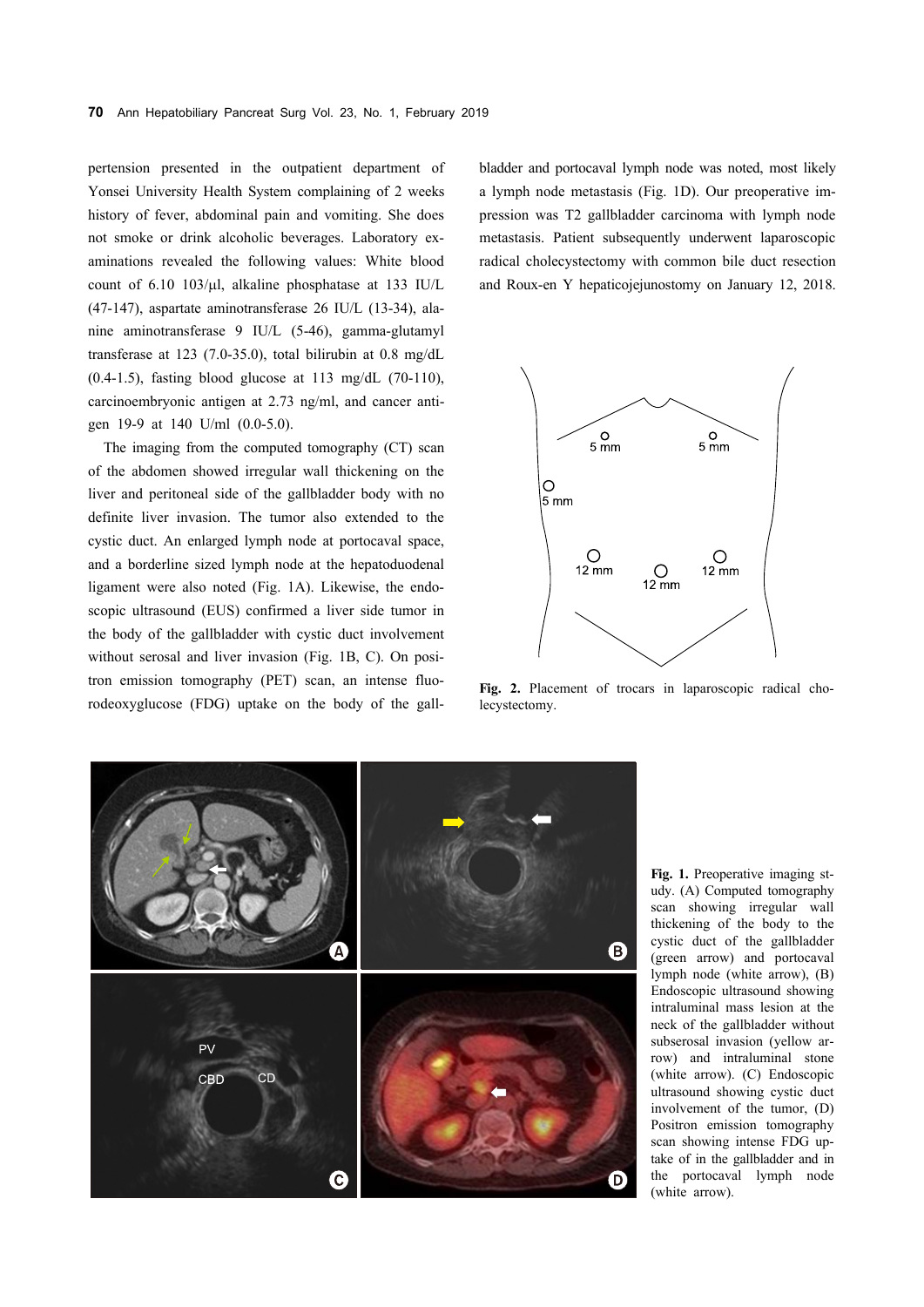## Operative technique

Laparoscopic radical cholecystectomy was performed using 6 abdominal ports (Fig. 2). A 12-mm trocar was inserted at the umbilicus, and pneumoperitoneum was established. The patient was then placed in a reverse Trendelenburg position and tilted to the lateral left. Staging laparoscopy was performed. Since there was no sign of distant metastasis, the additional 5 trocars were inserted. Lymphadenectomy was started at the junction of the common hepatic artery and gastroduodenal artery, removing all the lymph nodes and connective tissues surrounding the common hepatic artery and superior margin of the pancreas. Dissection continued along the proper hepatic artery towards the left and right hepatic artery. Since the patient had a tumor involving the cystic duct, the common bile duct resection was performed. The common bile duct was dissected and transected at its most distal extrapancreatic extension. Two 10 mm hemoclips were applied to secure distal stump. The common bile duct was retracted laterally and superiorly to clearly expose the portal vein. All remaining connective tissues and lymph nodes around the portal vein were dissected up to the confluence of the right and left hepatic ducts. The gallbladder was carefully dissected in a retrograde manner using an electrocautery and was sent for frozen section. It was noted that the tumor invaded the perimuscular connective tissue of the gallbladder and there was no tumor invasion on the liver bed by frozen section. As a result, the liver resection was not performed. The common hepatic duct was resected below the confluence of right and left hepatic duct and the proximal margin was sent for frozen section. There were no tumor cells identified by frozen section.

Next, a full Kocher's maneuver was performed to expose the inferior vena cava and posterior surface of the pancreas. All lymph nodes and connective tissues anterior to the inferior vena cava, retropancreatic, and aortocaval area were removed. Fig. 3A showed the extent of laparoscopic lymphadenectomy. All specimens were collected and placed inside an endopouch.

The hepaticojejunostomy was constructed laparoscopically (Fig. 3B). The jejunum was transected using an endoscopic gastrointestinal anastomosis (GIA) stapling device approximately 50 cm from the ligament of Treitz. Approximately 50 cm of retrocolic roux limb was brought up to the common hepatic duct stump and an end-to-side anastomosis was created using a 4-0 vicryl single layer suture (posterior side, continuous running suture; anterior side, simple interrupted suture). Hemostasis was carefully observed and any bleeding vessels were clipped using the endoclip. Two hemovac drains were placed; one in right hepatic area posterior to the hepaticojejunostomy anastomosis, and the other, anterior to the anastomosis.

Finally, the 4 cm umbilical incision was extended enough



**Fig. 4.** Specimen image showing gross morphology of the gallbladder tumor and extent of tumor invasion near the cystic duct (white arrow). Note the segment of common bile duct (CBD) (\*).



**Fig. 3.** Intraoperative pictures. (A) Lymph node dissection included station 7, 8, 9, 12, 13, and 16. (B) Completed Roux-en -Y hepaticojejunostomy. PHA, proper hepatic artery; CBD, common bile duct; PV, portal vein; IVC, inferior vena cava; LRV, left renal vein.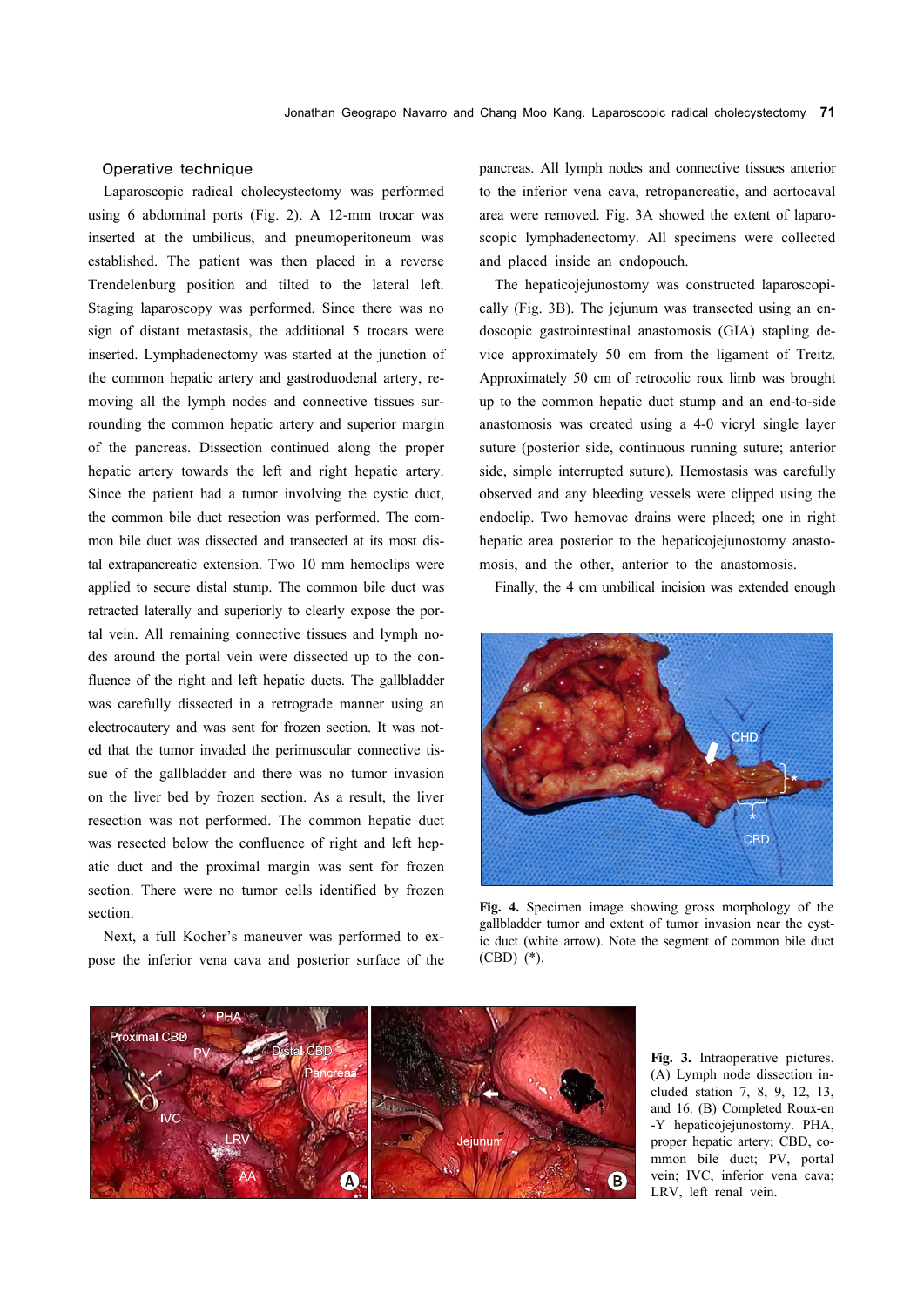for specimen extraction and extracorporeal jejuno-jejunal anastomosis. A hand sewed side-to-side, double-layer anastomosis was created using vicryl 3-0 sutures.

#### Pathological findings

Final pathology report revealed a  $4.1 \times 3.0$  cm, moderately differentiated adenocarcinoma (Fig. 4). The tumor invades the perimuscular connective tissue on the hepatic side, with no extension into the liver (T2b; American Joint Committee on Cancer  $8<sup>th</sup>$  Ed.). There were no lymphovascular and perineural invasions. The presence of adenoma, low grade dysplasia, in the cystic duct was noted. A metastatic carcinoma in 1 out of 9 lymph nodes without perinodal soft tissue extension was also reported. The resection margin of the common bile duct was free of tumor.

### Post-operative recovery and follow-up

Patient was started on liquid diet 24 hours postoperatively. Full return of bowel activity was noted on the 3rd postoperative day so patient was placed on full diet. The patient was discharged on the 7th hospital stay with drains removed. Adjuvant chemotherapy with gemcitabine was started at 14 days after surgery and had a regular follow-up check-up in the outpatient department.

# DISCUSSION

The current recommended surgical approach for preoperative suspected T2 gallbladder cancer is open radical cholecystectomy, which includes en bloc liver resection (wedge resection or segment 4b/5 resection) and regional lymphadenectomy. Yet, until recently, there is still no consensus as to whether an open approach is superior to laparoscopic surgery.<sup>5</sup> However, in high volume centers with more experience in minimally invasive surgery, laparoscopic radical cholecystectomy is currently being employed with an oncologic safety and long-term outcome comparable to open approach. $6-8$ 

In this report, a laparoscopic radical cholecystectomy for preoperatively suspected T2 gallbladder cancer with suspected invasion of the cystic duct was performed. In this approach, an en bloc wedge or segment 4b/5 liver resection was not done. For T2 gallbladder cancer, we believe that a simple cholecystectomy with lymph node dissection is adequate as long as intraoperative histologic

evaluation confirms a tumor-free liver margin. However, a proper preoperative imaging, including CT scan and EUS, and an intraoperative histopathological evaluation to assess the extent of the tumor invasion is of paramount importance in the decision making whether or not to do extended cholecystectomy. Moreover, in case of liver sided tumor, we usually employed preoperative EUS or intraoperative ultrasound to identify the potential hepatic invasion. As previously reported by Kim et al., $9$  a simple cholecystectomy and lymph node dissection without liver resection had a similar overall survival and recurrence patterns compared with those of radical cholecystectomy in patients with T2 gallbladder cancer. In addition, although hepatic side tumor had a worse long-term outcome compared to peritoneal side tumor, liver resection was not associated with long-term survival.<sup>10</sup> Yet, even simple cholecystectomy alone has an acceptable oncologic outcome in a properly selected patient with T2 gallbladder cancer.<sup>11</sup>

Secondly, the extent of lymphadenectomy included the aortocaval lymph nodes (Station 16). Our patient had enlarged lymph nodes at the hepatoduodenal ligament and portocaval space, thus an aortocaval lymph node dissection was performed. The previous study had demonstrated that aortocaval lymph nodes were the common site of tumor recurrence in T2 gallbladder cancer after radical cholecystectomy.12 Moreover, although long-term outcome with aortocaval lymph nodes metastasis is poor and does not benefit from radical resection,<sup>13</sup> we believe that a proper prognostication can be achieved through extended lymphadenectomy in aortocaval area.

Finally, we employed common bile duct resection to have an adequate tumor-free margin because of the clinically evident tumor invasion to the cystic duct. Our experience in laparoscopic pancreaticoduodenectomy which also includes common bile duct resection and hepaticojejunostomy reconstruction $14$  is one our consideration of adopting the feasibility of minimally invasive approach in gallbladder cancer even with common bile duct invasion. Technically, we employed bile duct to mucosa, end to side hepaticojejunostomy anastomosis with continues running suture on the posterior side and simple interrupted suture on the anterior side, using a vicryl 4-0 suture. With the help of a magnified view during laparoscopy, a healthy and viable tissue of the bile duct can be carefully identi-